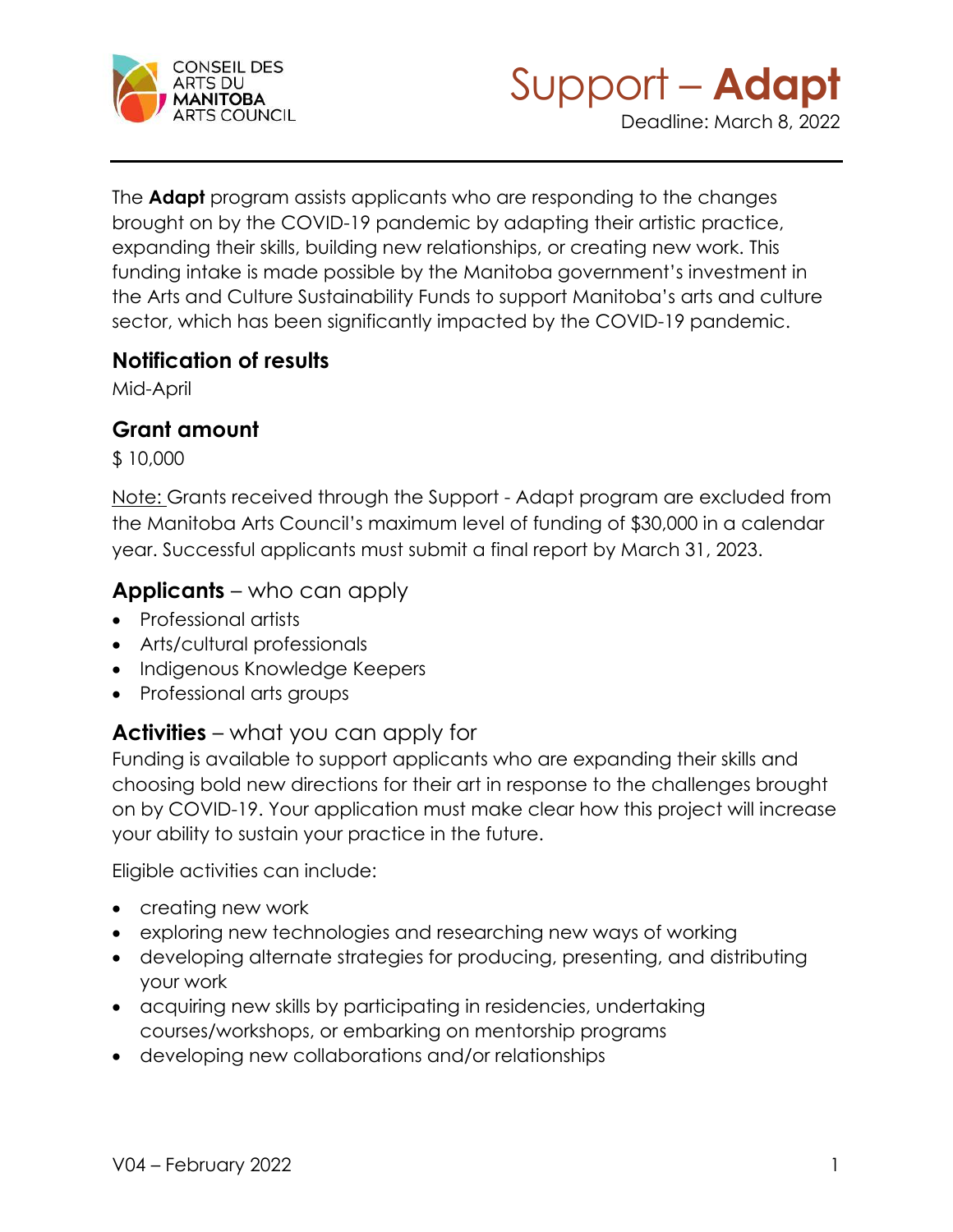



You will be asked to demonstrate how you will adjust to changing public health orders. Projects that are not able to observe public health orders may be deemed ineligible.

#### **Expenses** – what is eligible

Direct costs related the current project. For example:

- Living expenses
- Professional fees
- Registration fees
- Purchases of materials and equipment (up to 50% of the total grant amount)

#### **Assessment** – how decisions are made

Your application to the Adapt program will be assessed by a peer assessment jury on the following criteria:

- Artistic merit
- Impact
- Feasibility

Note: Refer to the **Peer Assessment Handbook for more information.** 

### **Resources**

To get in touch with the appropriate program consultant, to get technical assistance, or to request [Accessibility financial assistance,](https://artscouncil.mb.ca/grants/accessibility/) contact our Help Desk during our regular business hours (8:30-4:30, Monday to Friday). If the deadline you are applying to falls on a weekend, please get in touch with us before the end of our business hours.

If you are Deaf or living with a disability or mental illness, you may be eligible to receive funds to contribute to costs for disability-related supports and services.

The role of MAC Program Consultants is to provide support to our grant applicants. If you are looking for help with your application, a consultant can meet with you to discuss your proposed project or review parts of your application. Consultations are in high demand closer to the application deadline, so we suggest you contact us as soon as possible.

#### **Help Desk**

Phone: 204-945-2237 Toll-Free: 1-866-994-2787 Email: [helpdesk@artscouncil.mb.ca](mailto:helpdesk@artscouncil.mb.ca)

V04 – February 2022 2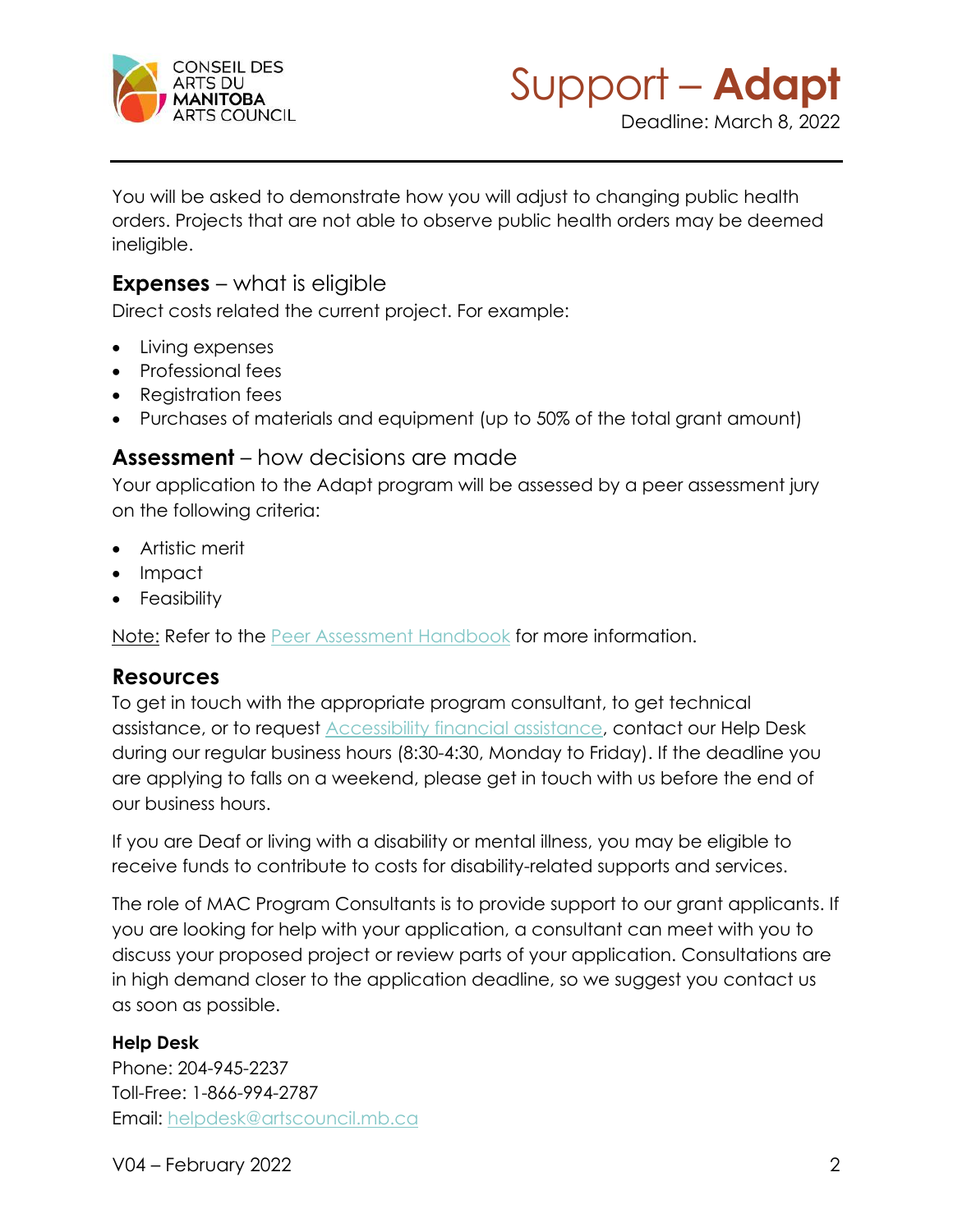



Deadline: March 8, 2022

# **Application content**

MAC now receives grant applications through our Online Application System. In order to apply, you will need to have a valid profile in the Online Application System.

# **1. Project information**

You will be asked to indicate the artistic discipline(s) most relevant to this application, the project start date and end date, and the focus of your project.

In addition, you will be asked to address the following:

- Describe your project (750 words)
- Explain what challenges the pandemic has presented to your work (150 words)
- Explain how your project will help change the way you work so that you can sustain your practice in the future (150 words)
- Identify who you are planning on working with and explain what they bring to the project (150 words)
- Describe how public health orders might affect your project and how you would adjust the project if that happens (250 words)
- Upload confirmation letters, descriptions of products or services you are intending to buy and bios of the people you are working with on this project
- Provide additional information that has not been asked that is essential to understanding your application (250 words)

# **2. Budget**

You will be asked to complete the budget sheet provided. Do not include cents, you may enter whole dollar amounts only. The budget form is used across most MAC programs and some sections may not apply to your project. Include brief clarifications of individual budget lines in the description fields, if necessary.

# **3. Support materials**

Support material should be samples of current work/activities relevant to your grant application; it may include the work/activities of other key artists or partners. You may choose to include earlier work/activities to provide a context for your application.